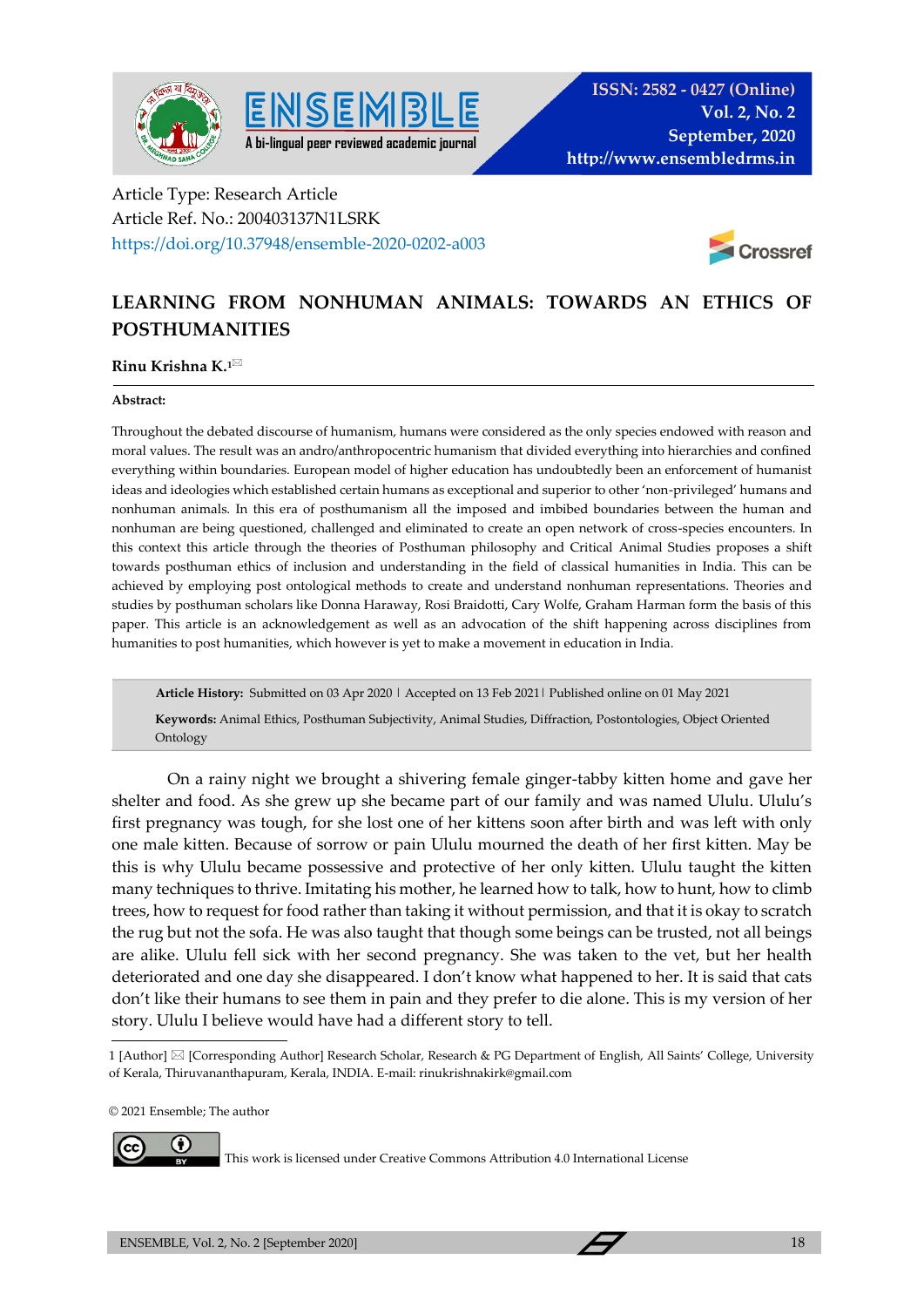This is my experience of a cat, whom I have known only for two years, but whose memory stays with me still. I know my narrative is anthropomorphized with my assumptions of who Ululu was and what she was trying to tell. Though I have tried to represent her with empathy, there are instances where I ignore her as a cat and assume what she was trying to convey from a completely human perspective which makes it an anthropomorphic narrative for a lot of us. This is because the ideas of love, trust, care, pain, learning, and ethics are considered as human prerogatives. De Cartesian ideology considered humans as privileged with unique skills of reasoning, with the ability to judge right from wrong and with the honour of their capacity to create culture and history (Huxley,1958, p.204-211). The result was an andro/anthropocentric humanism that divided everything into hierarchies and confined everything within boundaries. European model of higher education which was called 'humanities' in the Middle Ages was one institution that was used with the agenda of civilizing humans, which would distinguish them from animals (Davies, 1997, p.24-27). This system has undoubtedly been an enforcement of humanist ideas and ideologies which established certain humans as exceptional and superior to other 'non-privileged' humans and nonhuman animals.

Traditionally the field of humanities is associated with the study of liberal arts based on the cultural achievements of humans and is structured on "how people process and document the human experience" (Stanford Humanities Center, 2019). Such an anthropocentric outlook in our curriculum is outdated in this age of "humanimalmachines" (Pettman, 2011, p.6). Cary Wolfe (2003) while stating the "pressing relevance of the question of the animal…in contemporary culture…outside the humanities"  $(p.x)$  brings attention on how "the humanities are…now struggling to catch up with a radical revaluation of the status of nonhuman animals that has taken place in society at large" (p*.*xi). In this era of posthumanism all the imposed and imbibed boundaries between the human and nonhuman are being questioned, challenged and eliminated to create an open network of cross-species encounters. All such "scholarly conversations" can be considered under "posthumanities" (Haraway, 2008, p.308).

In this context this article explores the idea of moving towards a posthuman ethics in the study of classical humanities in India. With reference to a variety of studies about the ethics in nonhuman animals, this paper proposes that a renewed understanding about the ethics of animals can contribute into building empathy and emotional intelligence in today's youth. Through the theories of Posthuman philosophy and Critical Animal Studies, my paper postulates that a post human ethics of inclusion and understanding should be imparted in the curriculum of education in India. This can be achieved by employing postontological methods like Diffraction, Object Oriented Ontology, and Posthuman Subjectivity when it comes to creating and understanding nonhuman representations beyond the limits of anthropocentrism and anthropomorphism. Theories and studies by posthuman scholars like Donna Haraway (2000; 2003; 2008), Rosi Braidotti (2013), Cary Wolfe (2003; 2008; 2009; 2010) form the basis of this paper. This is an acknowledgement as well as an advocation of the shift happening across disciplines from humanities to posthumanities, which however is yet to make a movement in education in India.

It is to be noted that the 'animal' in this paper is not used as the standard binary to the human in anthropocentric ideologies. The word 'animal' should not be misunderstood as a limited phrase denoting only "a theme, trope, metaphor, analogy, representation, or sociological datum" (Wolfe, 2009, p.567). It is used to refer to those heterogeneous nonhuman sentient beings (nonhuman animals/animals) who share the space, culture and history with human beings. Human animals are the heterogeneous human beings who occupy the world who is different but not superior to each other or to other nonhuman agents. The term 'human' is used to refer to the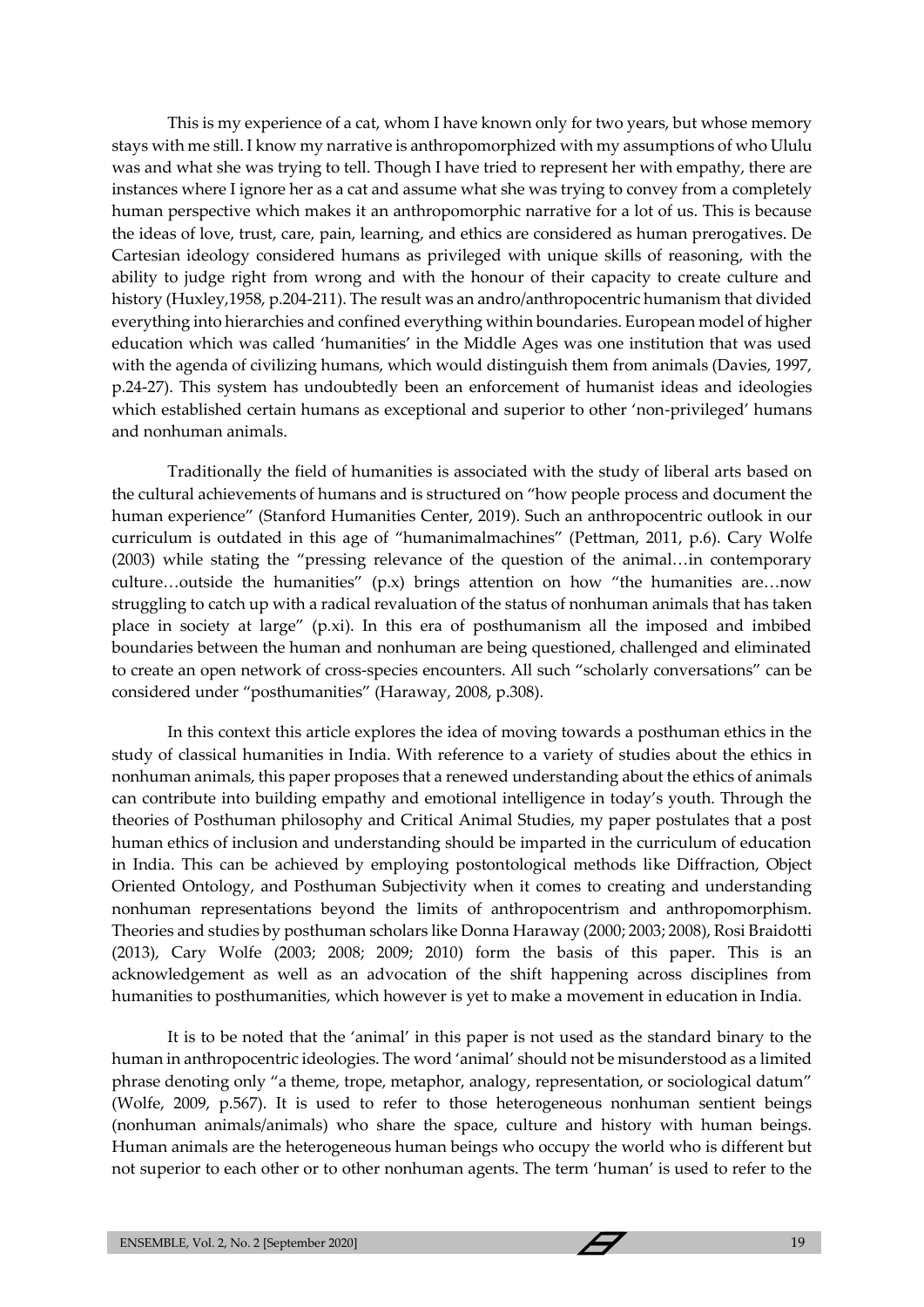'human western white urban heterosexual male' which is considered as a prototype of human superiority towards what they consider as sub human beings, be it, the female, the dalit, the colored, the colonized, the queer or the animals.

Monotheistic religions in the Judeo Christian tradition and Islam propounded human exceptionalism where the god created a world based on hierarchies and "…saw that it was good" (The Holy Bible, Gen. 1.4-26). Such religions established power structures and constructed languages of "singularity of relationships" in "human dominion under God's dominion" (Haraway, 2008, p.245-6). Across philosophical and theological disciplines nonhuman animals have been considered as "lowly creatures of scant intelligence whose sentience consists only in base and impulsive reactions" (Crane, 2016, p.4). Aristotle while addressing man as a "Social Animal" stated that an unsocial man is "either a beast or a god" (1998, p.5). The cartesian idea of animals as automatons, Heidegger's and Schopenhauer's philosophy of the 'lacking animal' mind further cemented the concept of human supremacy. Darwin called man, "the only moral animal" not naturally but "potentially" (Wright, 1994, p.344). Throughout the debated discourse of humanism, humans were considered as the only species endowed with reason and moral values. However, a counter argument if not an antihumanist one challenging "human expectionalism" was also in movement along with this (Haraway,2008, p.306). Haraway speaks about the "three great historical wounds to the primary narcissism of the self-centered human subject": Copernican, Darwinian and Freudian (Haraway, 2008, p.11-12).

The impact that Darwin's evolution theories had in the socio-psycho history of humans and animals is significant which Haraway referring to Freud calls the "second wound … which put Homo sapiens firmly in the world of other critters" (Haraway, 2008, p.11). In Darwin's *The Descent of Man* (1871), as he ponders on the evolution of moral sentiments in humans states that they are no different from animals (p.158-60).What decides these human moral codes? Wright (1994) remarks, "The molding of a moral code is a power struggle, and power in human societies is usually distributed complexly and unequally" (p.362).

In the *Indian Express* dated 24 July 2019, there was news about a bitch (or should I use 'female dog'?) being forced out of her house for having an "illicit affair" (borrowing that word from the news, for we don't know what it is for her) with her neighbor dog (Online Desk).The owner's human ethics could not understand or accommodate the sexuality and the animality (perhaps the ethics) of the female dog, which resulted in her expulsion. This made the owner impose his/her ideas of morality on the bitch that led to her being expelled into the streets. As advocates of Animal Rights are trying to find a new home for the female canine, we realize how tangled the concepts of human ethics and morality are. How and on what basis can an ethics towards animals evolve from this human ethics?

Even before Darwin, thinkers started pondering about the role and place of animals in the evolving human ethics. The concept of Animal Rights and Animal Ethics is said to have developed in the West as early as the 1630s, the "First known animal protection legislation … in Ireland, "An Act against plowing by the tayle, and pulling the wool off living sheep" (Lin, 2019). This is true if we conveniently ignore the erasure of the pre-colonial cosmologies of various indigenous cultures and beliefs and their animal associations. Jeremy Bentham's (1970) remark, "the question is not, Can they reason? nor, Can they talk? but, Can they suffer?" signals this movement towards a utilitarian sentiment in the ethical treatment of animals (p.283). Bentham's ruminations on suffering as the standard to morality briefly ruminate on the suffering in animals. Influenced by Hindu ethics and Buddhism, German philosopher, Arthur Schopenhauer associated "compassion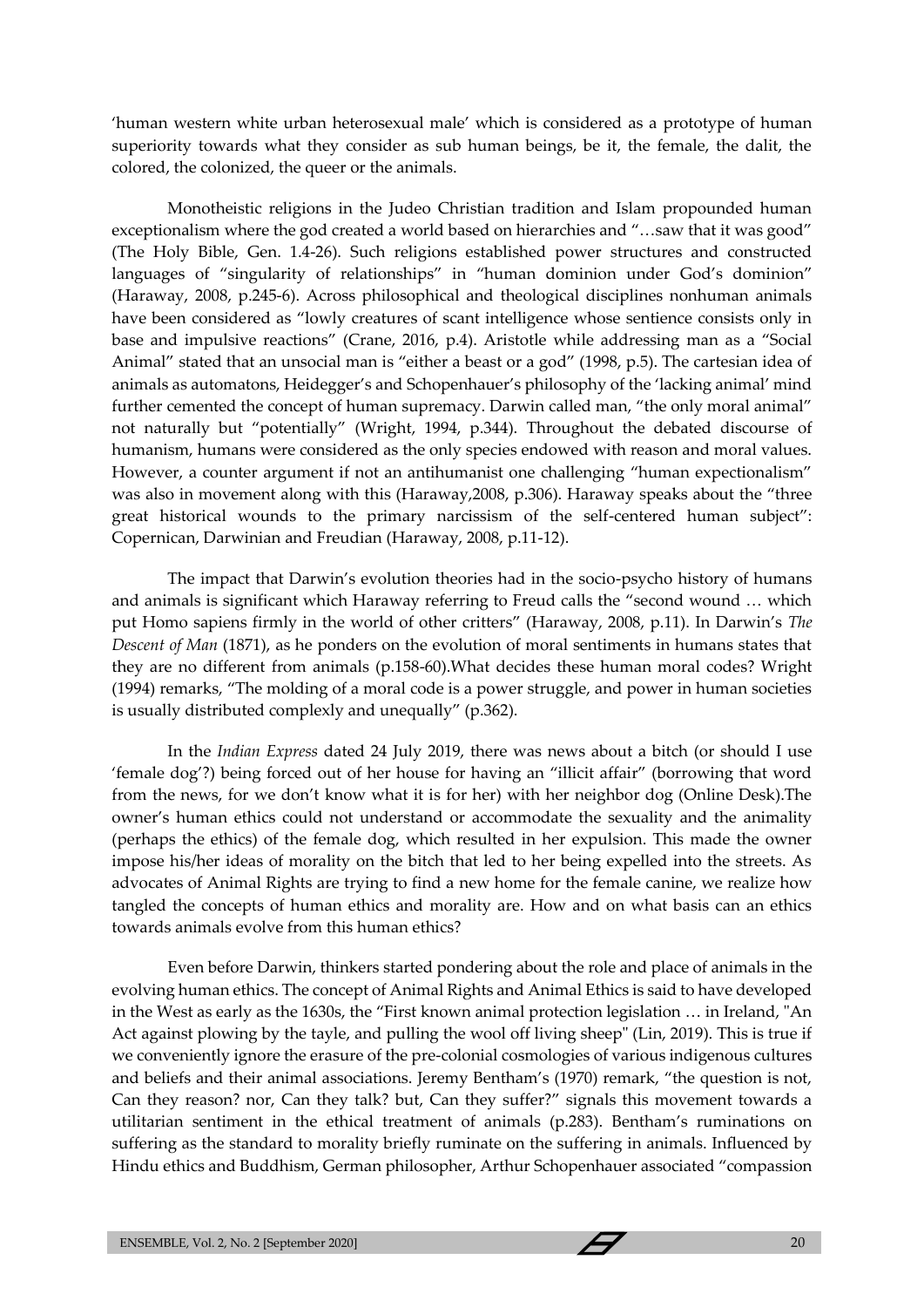towards animals" with "goodness of character" in humans (Schopenhauer, 1995, np.). Nietzsche's ruminates on human values and "animal wisdom" and talks enviously about the "blissfull" absence of consciousness in nonhuman animals (Singer, 2011, p.26-7). Here too, the focus was on human amplitude and animal exiguity.

It was the feminist scholars who were quick to connect experiences of their bodies with the animal body. In the 1970s the animal ecofeminists through the praxis of intersectionality radically raised their voice against cruelty to animals, vivisection, fur fashion, animal experimentation, meat-eating, unethical zoo-keeping, and pet-keeping to list a few (Gaard, 2012, p.14-15). However, such animal ecofeminist movements were also mocked at, questioned, and suppressed by patriarchal power structures. They used the animal-woman movements to further cement their shared dehumanized and subservient status imposed on them.

These sentiments however gained attention and got propelled into today's Animal Ethics through the works of male philosophers like Peter Singer. Peter Singer in his *In Defence of Animals* (2006) upholds the possibilities within the inclusion of nonhumans in his utilitarian scheme of ethics. He "moved beyond the animal welfare tradition of 'kindness' and 'compassion'" (Villanueva, 2017, p.5). Singer (2006) wonders, "where significant human interests are at stake" is it possible to make an ethical choice "for the interests of animals, considered equally, to outweigh our own." (p.18). Thus, the human treatment of animals also came under the socio-political panorama of human ethics. Singer states,

"Animal Liberation will require greater altruism on the part of mankind than any other liberation movement, since animals are incapable of demanding it for themselves, or of protesting against their exploitation by votes, demonstrations, or bombs. Is man capable of such genuine altruism?" (Singer, 1990, p. 356)

Here too ethics being a prerogative of human beings inadvertently structures a discourse where nonhuman beings are at the mercy (or not) of human agencies that decide right from wrong. Criticizing the early sentiments of animal welfare, Crane (2016) says, "Animal welfare, while revolutionary in many aspects, nonetheless maintains its ultimate gaze on the human animal, not the nonhuman animal"(p.6). According to him ethics towards animals evolved because in our treatment of animals human "morality integrity" was what was at stake (Crane, 2016, p.6).This further solidified the 'othering'.

Peter Singer (2006) demands "we should look for further evidence that animals other than ourselves are sentient" (p.17). I say we should also look deeper into recent animal focused studies to see if animal are ethically coded and how. That is, can animals evolve from being moral subjects to become moral agents? Nietzsche criticizes human morality in his *Daybreak* thus, "We do not regard the animals as moral beings. But do you suppose the animals regard us as moral beings" (Nietzsche, 1881, as cited in Meighoo, 2016, p.60) Are nonhuman animals judging us thus? The knowledges about animal ethology, consciousness and their sense of ethics cannot be ignored by human animals any longer.

Of all the ethics of understanding, empathy is the best measure to understand human and nonhuman animals. Empathy is undoubtedly an important aspect of human morality. Beckoff (2002) is convinced that, "Shared emotions and empathy are the social glue for the development and maintenance of bonds with other animals" (p.104). Frans B.M. de Waal (2016) in his thought provoking essay on Animal Empathy states that empathy in mammals came out of "enlightened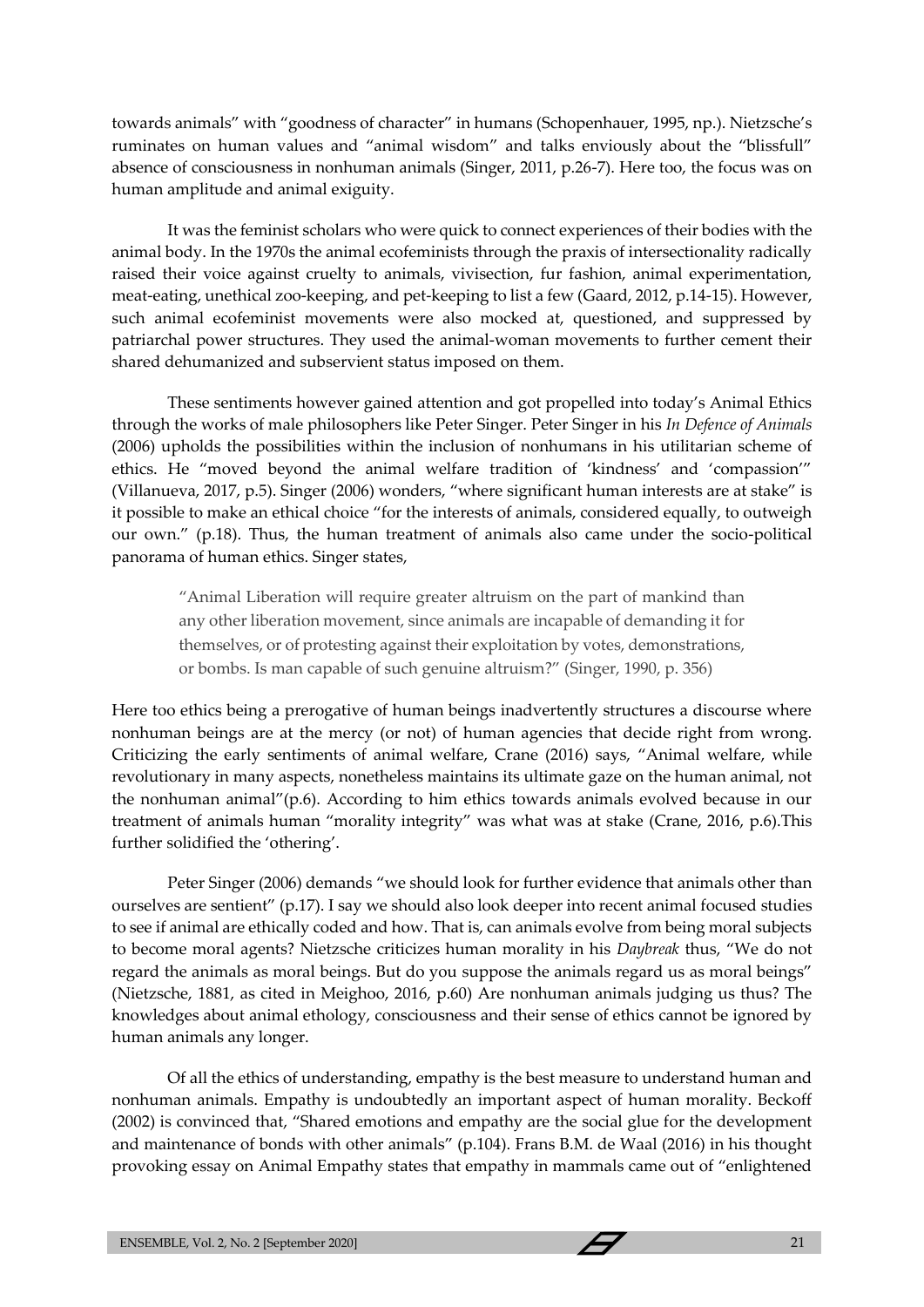self-interest" to bring up their offspring and to have a healthy community (p.81). For him "Empathy is second nature to us (human mammals), so much so that anyone devoid of it strikes us as dangerous, mentally ill, or both" (de Waal, 2016, p.81). de Waal, in his essay also refers to numerous studies and observations done by scholars on animals to prove that sympathy and empathy are not confined to humans (2016, p.81). For de Waal, "the most compelling evidence" regarding animal empathy is the study conducted by a team led by psychiatrist Jules Masserman (1964) at Northwestern University as early as in the seventeenth century (2016, p.84).Their 1964 report says,

"… rhesus monkeys refused to pull a chain that delivered food to themselves if doing so gave a shock to a companion. One monkey stopped pulling the chain for twelve days after witnessing another monkey receive a shock. Those primates were literally starving themselves to avoid shocking another Animal" (as cited in de Waal, 2016, p.84).

This cruel experiment inadvertently substantiates the communal ethics in monkeys and the ethics of scientific enquiry in humans.

Beckoff and Pierce (2009) give more evidence to reinforce that, "Animals clearly have the cognitive and emotional capacities for moral behavior and display empathy and rational thought" (p.142). They have identified three behavior clusters in animals –

"The cooperation cluster: altruism, reciprocity, trust, punishment, and revenge. The empathy cluster: empathy, compassion, caring, helping, grieving, and consoling. The justice cluster: sense of fair play, sharing, desire for equity, expectations concerning desert and entitlement, indignation, retribution, and spite" (Beckoff and Pierce, 2009, as cited in Rowlands, 2012, p.23).

For Rowlands also the "empathy cluster" of Beckoff and Pierce is very promising to advocate animals as moral agents (2012, p.23).

In Lesley Roger's book *Minds of Their Own* (1997) on animal consciousness, she argues with experimental data that animals are not only conscious of the self and others but also are equipped with intelligence and memory. *The Cognitive Animal: Empirical and Theoretical perspectives on Animal Cognition* (2002) edited by Mark et al. also provide significant evidence of animal intelligence and rationality. In the book, *Beastly Morality: Animals as Ethical Agents* (2016) edited by Jonathan K. Crane, ethics in animals is addressed in detail, with evidence from studies across disciplines. In the "Introduction" Crane states:

"Data (biological and behavioral) are quickly accumulating that show that nonhuman animals are sentient, thinking, self-recognizing, and otherconcerned creatures…philosophical, legal, and theological arguments are also emerging along the same lines, expressing a profound recoiling against the narcissism innate to most human attitudes toward—and treatment and assessment of nonhuman animals" (2016, p.10).

Referring to Robert Lurz, Jonathan Crane stresses that nonhuman animals are "selfconscious and self-aware, manifest theory of mind (perceiving the world through another's eyes or experiences), and demonstrate sophisticated prosocial behaviours and empathic responses to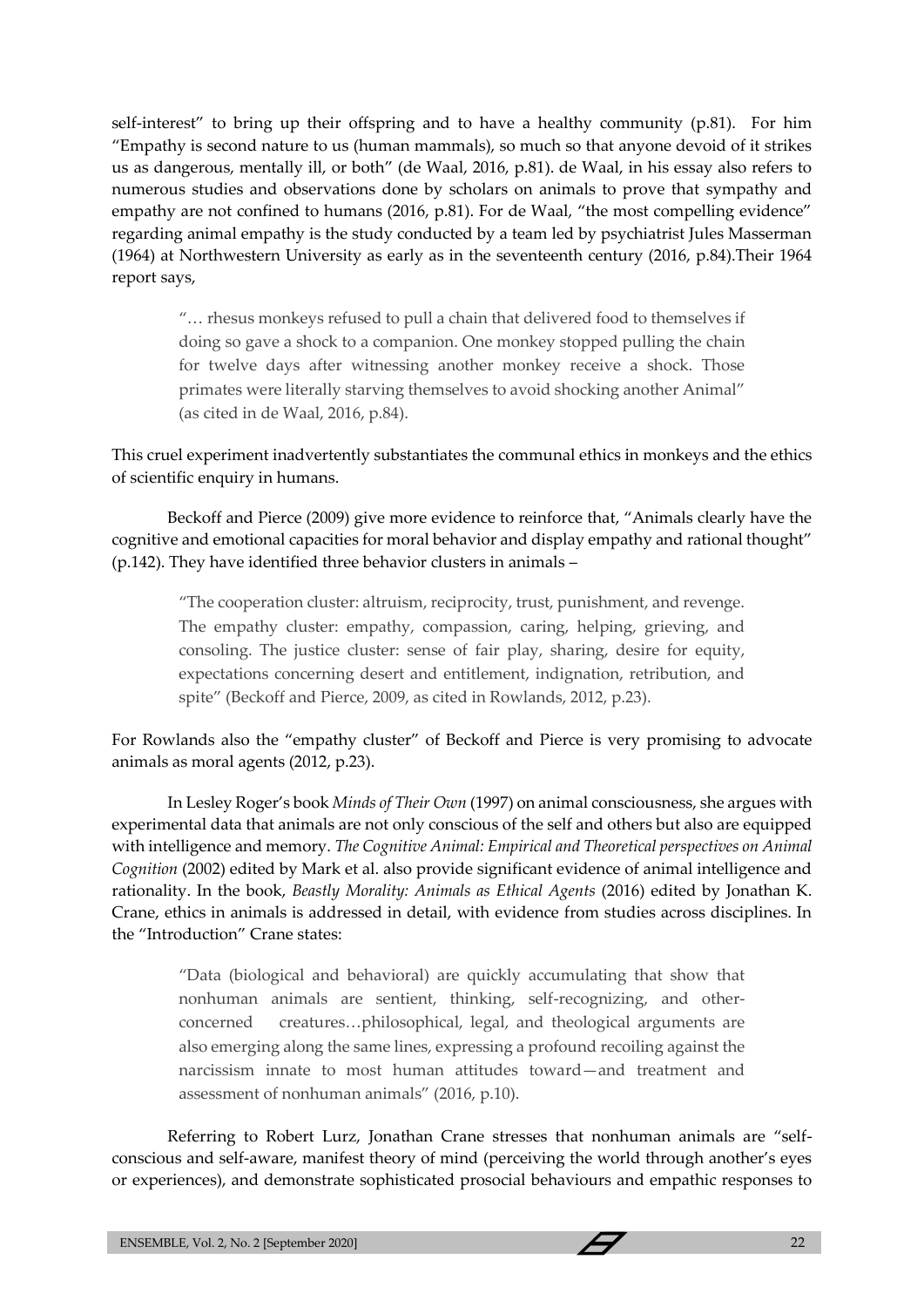others, as well as other dimensions of what we otherwise consider constituent dimensions of human morality" (as cited in Crane, 2016, p.11). Thus, there is compelling evidence to prove that nonhuman animals are ethical beings. They have a sense of what is right or wrong based on their experience of what they feel, experience and receive, be it pain, happiness, food, care, trust or anything else that they value most.

However, as Mark Rowlands (2012) advices, "satisfactory interpretations" of that evidence can only lead to the right enquiry that "extends far beyond the narrowly philosophical" (p.14). According to Rowlands (2012), morals in animals should be addressed with "an attitude of respect" (p.254). He concludes his study thus, "…the sort of attitude one bears to something that can act, and acts for the good, but is not responsible for what it does. This is moral respect. If animals can, and sometimes do, act for moral reasons, then they are worthy objects of moral respect. That is why it matters" (Rowlands, 2012, p.255).

Now that we are open to the idea of nonhuman animals as ethical agents, is there anything that we human animals can learn from them? The idea of learning from animals is not a new idea. Centuries ago, across cultures when human beings used to live close to nature, they would meditatively observe nature and her animals to learn. This is to see and imitate techniques of survival in the wilderness that they both shared. In that pre-colonial era, both human and nonhuman animals were at the mercy of natural elements and seasons. Hence observing and learning from animals was key for survival. This primordial awe I believe is similar to Rowland's concept of "moral respect"(2012, p.255). This respect is cardinal to the abundant indigenous animal stories in these cultures where animals were even revered as trickster gods, the rudiments of which still exists in Native Canadian, Aboriginal Australian, Tribal Indian as well as other surviving indigenous cosmologies. There are tribal communities still adept in this intra species communication and learning. This system of transspecies interconnectedness though forgotten is inherent in human animals. In this mode of learning humans and animals are in equal platform of empathy and respect.

Today, facing the paradoxical age of the Anthropocene, human beings are treading their way back to nature to discover eco-conscious, ecosophical alternatives to learn new methods to coexist. As a result, the strategy of learning from nature is gaining its worth. An example of such a case of sustainable development planning by studying nature is called Biomimicry. Citing Bensaude-Vincent (2002) and his team of chemists, Hout (2016) says, "Whereas traditional technological approaches tend to see natural systems and organisms as resources available for unrestricted use, the Biomimicry Revolution introduces an era based not on what we can extract from nature, but on what we can learn from her" (p.39). Here the nature systems and animals are considered as mentors that include "the bacteria, fungi, plants, and animals of this planet, the organisms that clothe the landscape, cycle the nutrients, cleanse the air, sweeten the water, and create soil from rock" ("Biomimicry Resource Handbook", 2002, as cited in Hout, 2016, p.40).

While turning to search for ethics in animals, we must try not to impose human constructs of morality onto them, like in the case of the abandoned dog. Nonhuman animals do not have to behave like humans to be qualified as moral agents. As Crane (2016) propounds, "Nonhumananimal morality—whatever that is— must by definition be nonhuman in both concept and behavior" (p.18). Undoubtedly a redefinition of the concepts of ethics and morality is required for an inter-intra species enquiry.

This possibility of permeability in ethics can be considered as a posthuman endeavor. Posthumanism is a movement of inclusion and understanding and "the animal is the necessary,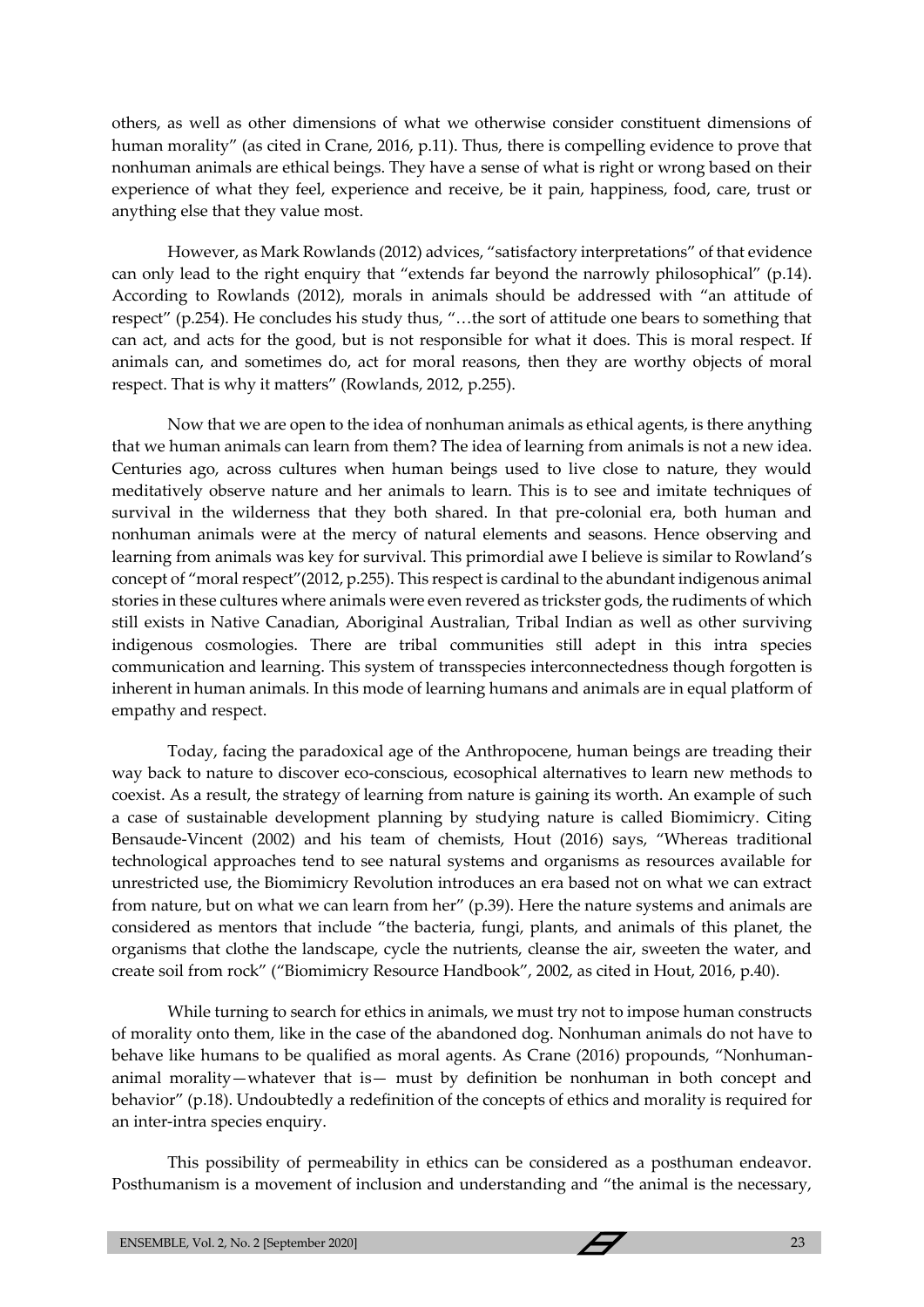familiar and much cherished other of anthropos" (Braidotti, 2013, p.68). Posthuman ethics is a call for "nonspeciesism" where "The I and the who dissipate into collective singularities defined ethically by the specificity of their relations, which renders them perpetually mobile and metamorphic" (MacCormack, 2012, p.66).

As Carl Safina (2015) says, understanding animals and treating them as they deserve would make us more humane than human (p.448). The first step to challenge anthropocentric speciesm is to understand animal individualism. "Just as all humans are the same and each human differs, all species are the same and each species differs, and within that, each creature, too, is an individual" (Safina, 2015, p.447). Scholars of post humanism propose various strategies of criticism and representation to challenge the various nuances of anthropocentrism.

Derrida in his 1997 lecture "The Animal That Therefore I Am (More to Follow)" speaks about the moment when naked from the shower he fell under "the gaze of a cat" (2013, p. 392). He voices the discomfited clash of two nudities. Since man can never become naked again in the true animal sense, the writer feels ashamed of being nude before a "pussy cat" (Derrida, 2013, p.388). He imposes the social and cultural modesty allocated on him onto the cat. Thus the cat mirrors the writer's knowledge of shame. According to Donna Haraway, "shame trumped curiosity" in Derrida which failed him (2008, p.20). For Donna Haraway (2000), it is not mirroring that happens under animal gaze, but "diffraction" (p*.*101). This "optical metaphor" is part of a relational ontology that challenges the reductionist way of thinking (Haraway, 2000, p*.*101). This idea of diffraction is developed in detail by Karen Barad (2007), "as a useful counterpoint to reflection" or mirroring and sameness (p.72).

Haraway (2008) proposes "informatics or the cyborgian" as the "fourth wound" that challenges "the primary narcissism of the self-centered human subject" and "melds the Great Divide…of animal/human, nature/culture, organic/technical, and wild/domestic… into mundane differences…that demand respect and response" (p.11-15). This Harawayen fourth blow of decentering man opens up entangled arenas of connection and communication between humans and nonhuman others, especially animals beyond the limits of anthropocentrism.

Relinquishing the metaphoric romanticized version as well as the infantilized narratives of animals, the posthuman endeavour demands "a system of representation that matches the complexity of contemporary nonhuman animals and their proximity to humans" (Braidotti, 2013, p.70). "This post-anthropocentric approach requires more efforts of our imagination to ground our representations in real-life conditions and in an affirmative manner" (Braidotti, 2013, p.73). Posthuman representations of companion species are about "Living with animals, inhabiting their/our stories, trying to tell the truth about relationship, co-habiting an active history." (Haraway, 2003, p.20) The case of the posthuman condition of the oncourse as a "cyberteratological apparatus" is proposed by Haraway and re-stressed by Braidotti to establish a reconfiguration of the human-animal entanglements (Braidotti, 2013, p.75).

Haraway's method of Diffraction is one of them. It is "about making a difference in the world as opposed to just being endlessly self-reflective" (2000, p.104). For Haraway, Diffraction is "another branch of semiotics" that challenges the limits of reflection and it is a"methodologyseeing both the history of how something came to "be" as well as what it is simultaneously" (2000, p.104-05). Diffraction understands and acknowledges the "many more meanings and contexts" of things without removing it from its current realities and stories (2000, p.105). For Bared (2007) diffraction of Haraway is a, "methodological approach … of reading insights through one another in attending to and responding to the details and specificities of relations of difference and how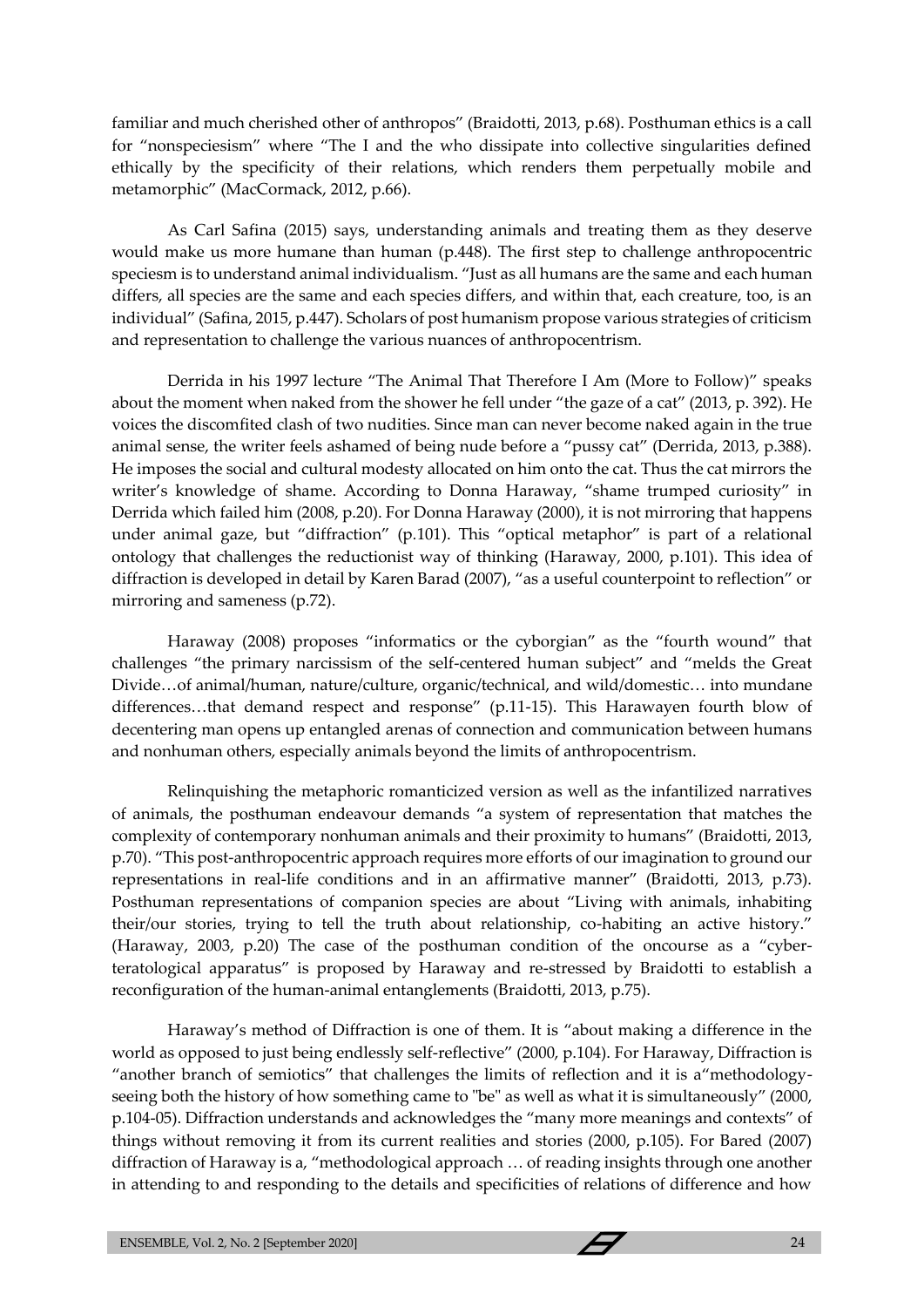they matter" (p.71). This is closely connected to Deleuze and Guattari's concept of the rhizome which proposes "Principles of connection and heterogeneity" (1987, "Intro"). "A rhizome ceaselessly establishes connections between semiotic chains, organizations of power, and circumstances relative to the arts, sciences, and social struggles" (Deleuze, 1987, "Intro").

For Rosi Braidotti, posthumanism is a dimension of post-anthropocentric expansion of life towards the nonhuman or Zoe. Braidotti calls Zoe "the human and nonhuman intelligent matter … the transversal force that cuts across and reconnects previously segregated species, categories and domains" (Braidotti, 2013, p.60-61). This "zoe-egalitarian turn" in the relationship between humans and animals must reflect in every agency responsible for sociocultural-political-economic-educational scenarios. This situation imposes "a different burden of responsibility on our species… potentially lethal consequences…of the technologically mediated power" of the humans (Braidotti, 2013, p.66). As one of the solutions to this Braidotti offers "matter-realism" as the foundation of ethical values across disciplines, especially Humanities in the 21st century (2013, p.67). Trans-disciplinarity or Inter-disciplinarity with "emphasis on Life as a zoe-centered system of species egalitarianism" should provide the base for any critical enquiries in posthumanities (Braidotti, 2013, p.146).

Posthumanism also challenges the "normative subjectivity" of the humanism which denies a subjective reality to nonhuman animals (Wolfe, 2010, p.xvii). This system of thought has its roots in Deleuze and Guattari's concept of "deterritorialization…in which a subject no longer occupies a realm of stability and identity but is instead folded imperceptibly into a movement or into an amorphous legion whose mode of existence is nomadic or, alternatively, whose "structure" is rhizomatic rather than arborescent… (Bruns, 2007, p.703). The subject for Deleuze and Guattari is "subjectless subject… non-homogeneous, mutable, hence not essentialist, and assembled from heterogeneous components, beyond and before the human and language" (Young et al, 2013, p.302).

For Braidotti (2013) posthuman subjectivity is "an assemblage" (2013). She affirms, "a posthuman nomadic subject is materialist and vitalist, embodied and embedded …It is a subject actualized by the relational vitality and elemental complexity" which is the basis of the entangled posthuman reality(2013, p.188). According to her, the ethical imagination of posthuman subjects exists as a form of "ontological relationality" which "rests on an enlarged sense of inter-connection between self and others… removing the obstacle of self-centered individualism on the one hand and the barriers of negativity on the other" (Braidotti, 2013, p.190).For Haraway (2008) it is a "doubleness" where "species of all kinds, living and not, are consequent on a subject- and objectshaping dance of encounters" (p.4).

Criticizing the materialist mode of subjectivity, Wolfe (2008) remarks, "paradoxically, the only way to represent nonhuman subjectivity (or any subjectivity) is to be antirepresentational, and (a corollary) the only way to address the ontology of nonhuman beings is to be postontological" (p.127). Post-ontology for Wolfe is a challenge to the Descartian ontological difference between humans and animals based on pain and suffering (Castricano, 2008, p.16).

Posthuman subjectivity is not a denial of the objective mode of enquiry, but rather takes objective analysis to another level of understanding. The boundary between the subject and the object blurs. One such method of understanding proposed by Graham Harman (2017) is Object Oriented Ontology (OOO). OOO liberates the object from its narrow constrains and states and uses it "in an unusually wide sense" (Harman, 2017, p.256). It liberates the object from reductionist predetermined identities allocated to it by human perceptions. According to Harman, "an object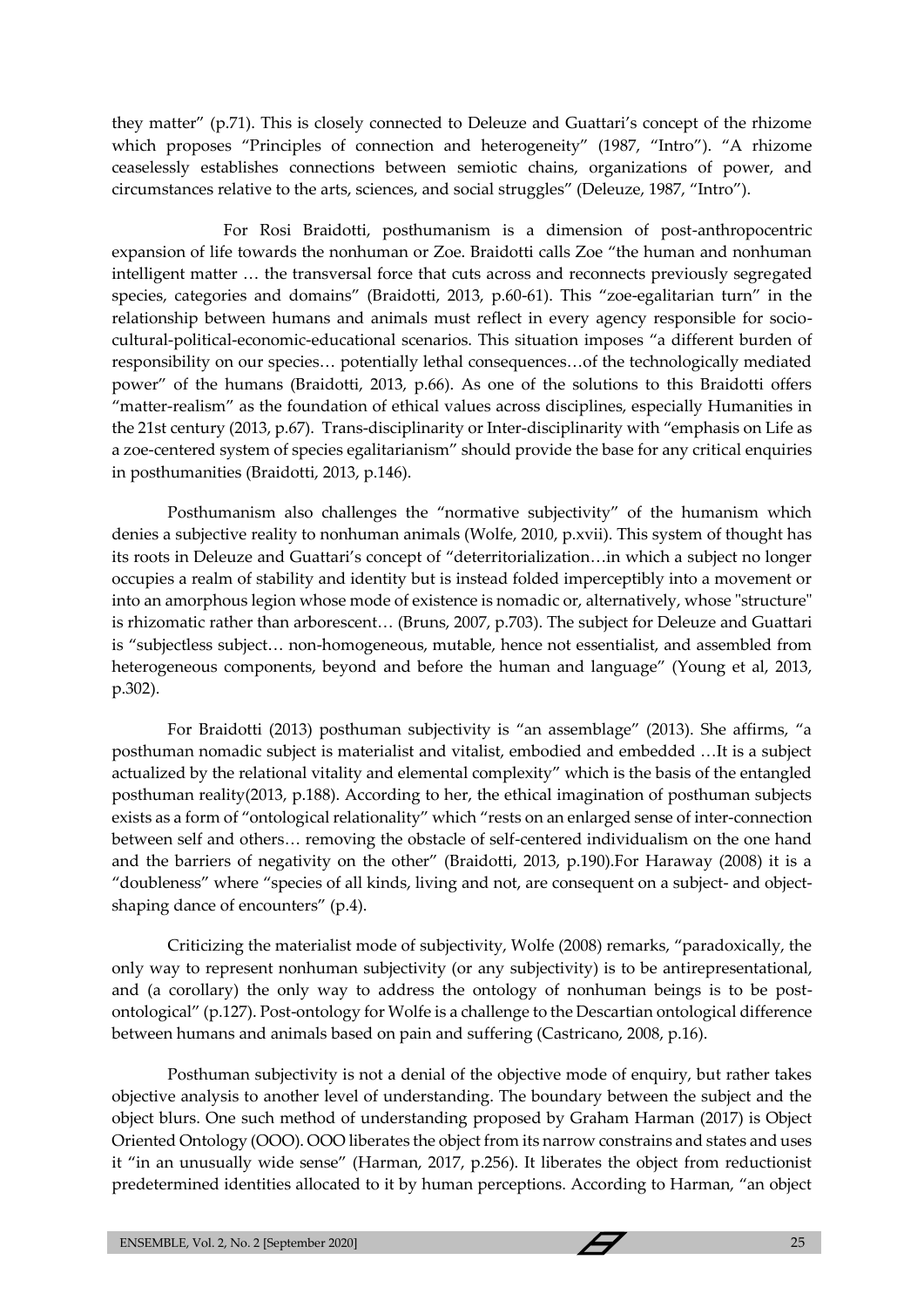is anything that cannot be entirely reduced either to the components of which it is made or to the effects that it has on other things" (2017, p.43).It is a broad interdisciplinary method "that rescues the non-Relational core of every object" (Harman, 2017, p. 256). OOO does not deny subjectivity. Instead, it acknowledges new subjectivities outside humanistic ideologies.

Eco-phenomenological approaches in philosophy also "opens up and develops an access to Nature and the natural, one which is independent both of the conceptuality of the natural sciences and of traditional metaphysics" to understand the nonhuman animal (Wood, 2003, p.78). Thus eco-phenomenology creates spaces for interdisciplinary enquiries and intersectional experiences of the natural world that challenges the Cartesian dualism.

Engaging such modalities of enquiry across disciplines, educational strategies in India must evolve and accommodate a deeper empathy in its curriculum to develop an emotional intelligence which should go hand in hand with artificial intelligence in the future. Thus nonhuman animals must enter into a dialogic space in our curriculum. This learning from animals must be based on values of empathy, moral respect and a critical consciousness with an eye for diffractive patterns that will use new methodologies of understanding and representation beyond anthropocentrism and anthropomorphism. This is how we take the realm of the study of humanities to a new era of posthumanities.

After listening to a lecture on ethics by a priest at an International Seminar, I felt compelled to ask the speaker what he thinks about the ethics of compassion and love towards nonhuman animals. Convinced of himself, he replied that if he were to choose between an injured baby squirrel and an injured human child, he would most definitely tend to the child. A posthumanist would reply: The choice should not me that simple.

#### **References:**

Aristotle. (1998). *Politics*. (C.D.C. Reeve, Trans.) Cambridge: Hackett.

Bared, Karen. (2007). *Meeting the Universe Halfway: Quantum Physics and the Entanglement of Matter and Meaning*. London:Duke UP.

Beckoff, Mark. (2002). *Minding Animals: Awareness Emotion and Heart*. New York: OUP.

Beckoff, Mark. Pierce, Jessica. (2009). *Wild Justice: The Moral Lives of Animals*. Chicago:UofChicagoP.

Bentham, Jeremy. (1781). *An Introduction to the Principles of Morals and Legislation*. Kitchener:Batoche. Retrieved from https://socialsciences.mcmaster.ca/econ/ugcm/3ll3/bentham/morals.pdf

Braidotti, Rosi. (2013). *The Posthuman*. Cambridge:Polity.

Bruns, Gerald L. (2007). "Becoming-Animal (Some Simple Ways)". *New Literary History*,38(4), 703-720.

Castricano, Jodey. (Ed.). (2008). "Introduction: Animal Subjects in a Posthuman World."*Animal Subjects: An Ethical Reader in a Posthuman World* (pp. 1-32). Ontario:Wilfrid Laurier UP.

Crane, Jonathan, K.(Ed.). (2016). "Introduction*."Beastly Morality: Animals as EthicalAgents* (pp.3-30).NewYork:Columbia UP.

Darwin, Charles. (1871). *The Descent of Man and Selection in Relation to Sex*. (Vol.1). Cambridge:Cambridge UP.

Davies, T. (1997). *Humanism*. New York: Routledge.

Deleuze, Gilles. Guattari, Felix. (1987). *A Thousand Plateaus: Capitalism and Schizophrenia*. (Brian Massumi, Trans.). Minneapolis:UofMinessota Press.

Derrida, Jacques. (2013). "The Animal that Therefore I am (More to Follow)." In Jay Williams (Ed.). *Signature Derrida*. (David Wills, Trans.) Chicago: U of Chicago Press.

deWaal, Frans B.M. (2016) "Animal Empathy as Moral Building Block." In Jonathan K.Crane(Ed.). *Beastly Morality: Animals as Ethical Agents* (pp.81-89).NewYork:Columbia UP.

Gaard, Greta. (2012). "Feminist Animal Studies in the U.S.: Bodies Matter."WTVOX. DEP (20), 14-21. Accessed 20 Dec 2020. Retrieved from https://www.unive.it/pag/fileadmin/user\_upload/dipartimenti/DSLCC/documenti/DE /numeri/n20/05\_20\_- Gaard\_Feminist\_Animal\_Studies.pdf